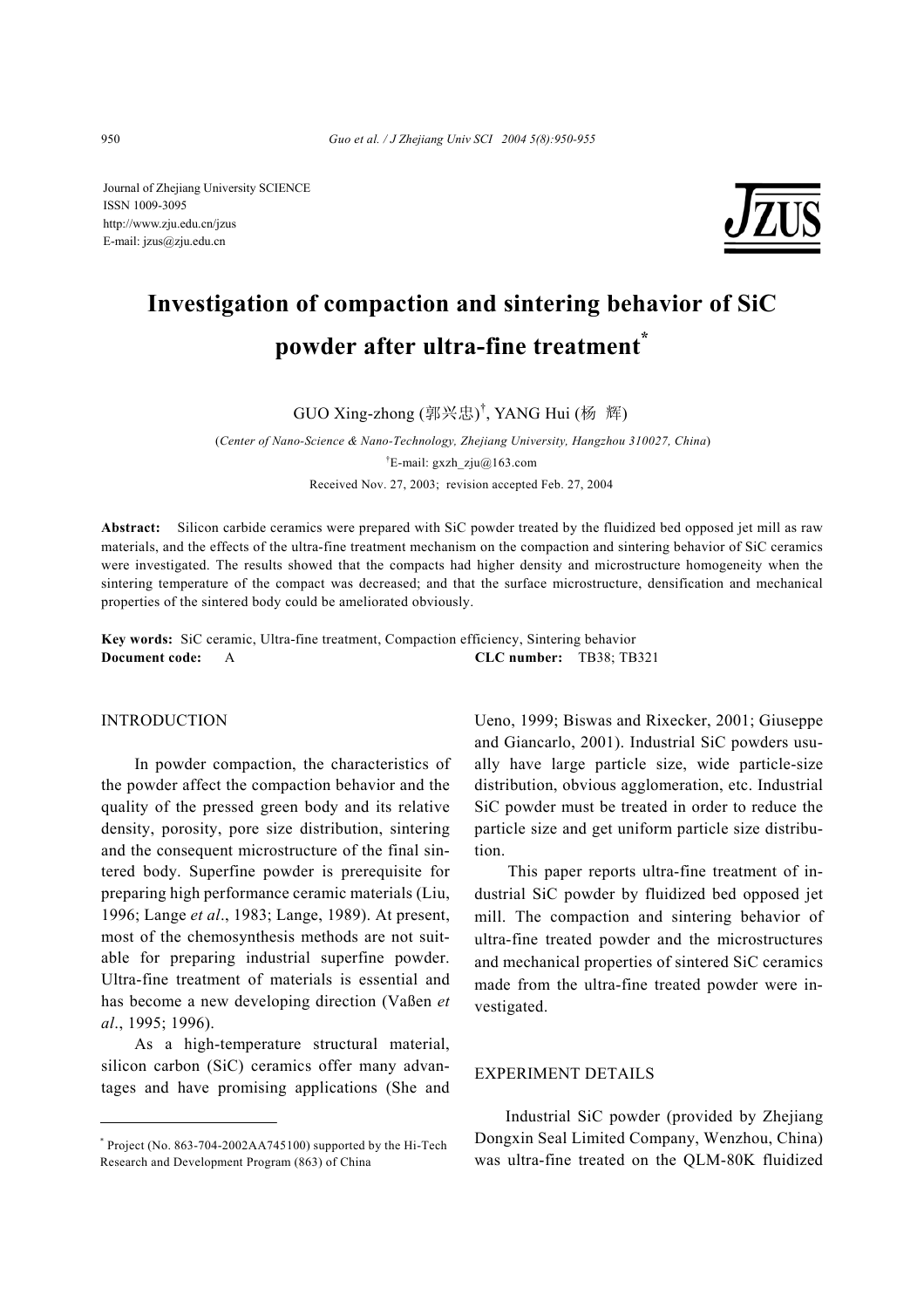bed opposed jet mill (Zhejiang Shangyu Heli Powder Limited Company, Shangyu, China). The crushing pressure was 0.6 MPa, the sorter frequency was 40 Hz and the milling was performed one time for each batch of powder. The average particle sizes of the powders before and after treatment (Fig.1) were  $3.01 \mu m$  and  $0.75 \mu m$ , respectively.

The treated SiC powder (90 wt%) and the additives (B, C) were mixed in ethanol using high-purity *α*-SiC milling media. After drying in air at 70 °C, the powder mixture was uniaxially compacted to green bodies at 250 MPa. Pressureless sintering was conducted in a vacuum furnace at sintering temperature of 2000~2200  $\degree$ C for 1~2 h. After the sintering, the samples were finished by machining.

The actual density and porosity were measured through the conventional water-displacement method.





(b)

**Fig.1 SEM micrographs of the SiC powders**  (a) before treatment; (b) after treatment

The surface morphologies of the sintered bodies were observed by scanning electron microscopes (SEM Cambridge Stereoscan-600 and HITACHI S-570). The hardness and fracture toughness were measured by the Vickers indentor with 10 kg load. The flexural strength was measured by three-point bending tests with span of 30 mm and the cross-head speed of 1 mm/min.

#### RESULTS AND ANALYSIS

The moulding properties of the SiC powder green body before and after treatment is given in Table 1 showing that the water absorption and apparent porosity of the SiC green body after treatment are evidently less than those before treatment; and that the bulk density of the SiC green body after treatment is obviously higher than that before treatment. The morphology of the green body's fracture surface before treatment is coarse, with many large pores, agglomerates and holes, whereas the fracture surface after treatment is smooth with little porosity and has uniform particle sizes, as shown in Fig.2. It is certainly helpful for sintering that the compact has high density, few pores, and uniform pore size distribution. Ultra-fine treatment of the powder is beneficial for increasing the compact efficiency of SiC powder.

#### **Table 1 Moulding properties of SiC compact**

| Characteristics           | Before<br>treatment | A fter<br>treatment |
|---------------------------|---------------------|---------------------|
| Water absorption $(\%)$   | 24.0                | 18.02               |
| Apparent porosity $(\% )$ | 45                  | 33.56               |
| Bulk density $(g/cm^3)$   | 1.57                | 1.76                |
| Relative density $(\%)$   | 49.5                | 55.5                |

The sintering of the compacts made before and after the treatment was conducted at the same sintering temperature. The micrograph (Fig.3b) of the sintered SiC body made from the treated powder reveals that there exist an "oversintering" phenomenon with larger crystal size and low relative density (83.5%). The treated powder compact was tiptop sintered at temperature decreasing by  $50~100$  °C, under which condition the densificat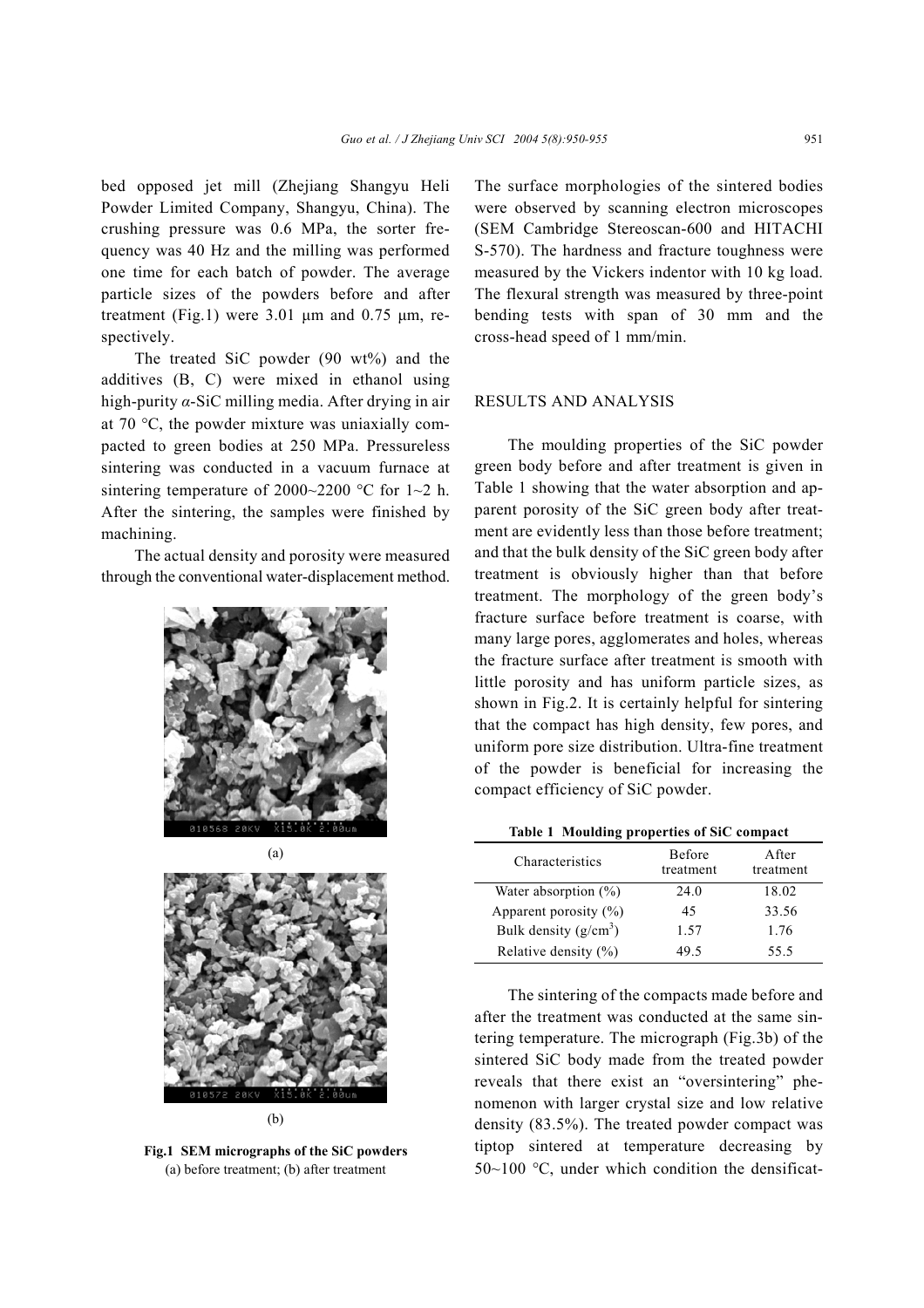ion of the sintered body increased obviously. This proved that reduction in the number of powder particles and homogenization of particle size decreased with sintering temperature. Fig.3a and Fig.4 show that the surface of the SiC sintered body after treatment had fewer and smaller voids or pores than those before treatment and confirms that the powder particle size and the microstructure homogeneity of the compacts decreased with sintering temperature.

The sintering properties of the final SiC sintered body before and after treatment are given in Table 2 showing obviously that the water absorption and apparent porosity of the final SiC sintered body after treatment were less than those before treatment; and that the density, hardness, toughness and strength were all higher than those before treatment.

The existence of some micropores on the fracture surface of the SiC ceramics (Fig.5) is considered to be related to the rate of pores removal. During sintering, the rate of crystal boundary migration is quicker than that of pores removal. If there is not enough time for some pores to be remo-



(b)

**Fig.2 SEM micrographs of green body with the powder** (a) before treatment; (b) after treatment

| Characteristics                                    | <b>Before</b><br>treatment | After<br>treatment |
|----------------------------------------------------|----------------------------|--------------------|
| Water absorption $(\%)$                            | 0.15                       | 0.07               |
| Apparent porosity $(\%)$                           | 0.21                       | 0.05               |
| Bulk density $(g/cm3)$                             | 3.05                       | 3.12               |
| Relative density $(\% )$                           | 95.31                      | 97.5               |
| Hardness (GPa)                                     | 20.5                       | 26.0               |
| Fracture toughness (MPa $\cdot$ m <sup>1/2</sup> ) | 3.1                        | 3.8                |
| Bending strength (MPa)                             | 353                        | 420                |
|                                                    |                            |                    |







**Fig.3 SEM micrographs of surface of SiC ceramic at same sintering temperature** 

(a) before treatment; (b) after treatment



**Fig.4 SEM micrograph of surface of SiC ceramic after treatment at lower sintering temperature**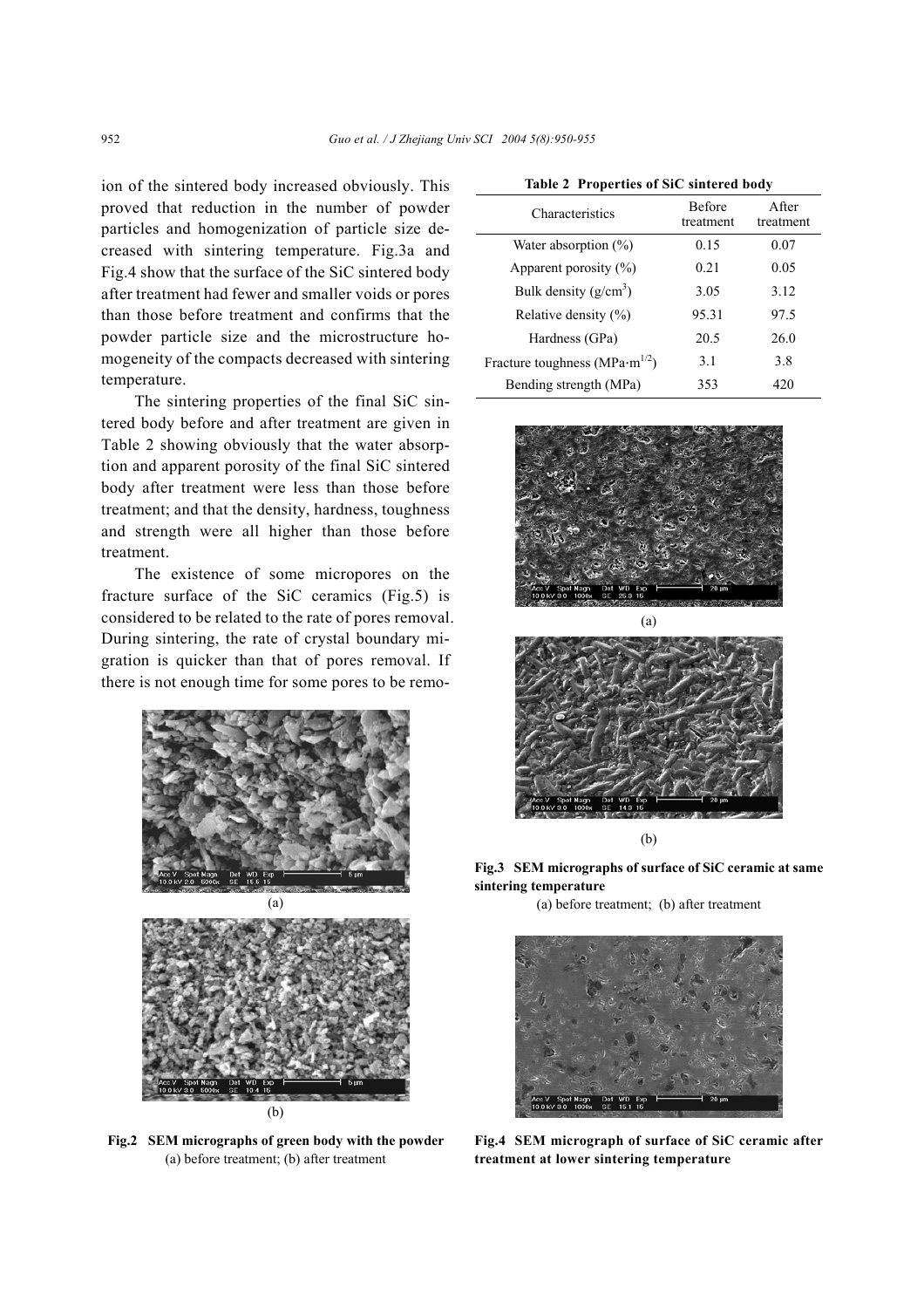ved, the pores are closed in the solution to form micropores, which is one of the main reasons that the sintering body cannot reach complete densification. The crystal size of the ceramics is larger than the particle size of the powder, which is  $2\neg 5$ µm. Fig.5b shows that the fracture surface of the SiC ceramics made from the powder after treatment was smoother than that before treatment (Fig.5a); and that the size and quantity of micropores were





**Fig.5 SEM of fracture surface of SiC sintering body**  (a) before treatment; (b) after treatment

smaller and less than those before treatment. The ceramic fracture mode before treatment was of along-granular and trans-granular character, while the fracture mode after treatment was predominantly trans-granular.

#### **DISCUSSION**

Sintering is aimed at densifying the powder or compacts and affects the properties and microstructure of the sintered body or ceramics. At the initial stage of the sintering, the crystalline particles reset and contact each other as described by Eq.(1) and the diffusion promotes the local balance of the network between crystalline boundary and pores.

$$
\cos(\theta/2) = \gamma_b/2\gamma_s \tag{1}
$$

The sintering conditions of diffusion is described by Eq. $(2)$ 

$$
\gamma_b/\gamma_s < \sqrt{3} \tag{2}
$$

wherein  $\theta$  is the crossing angle of pore surface and boundary, <sup>γ</sup>*b* is crystalline boundary energy, <sup>γ</sup>*s* is surface energy. During the middle stage of the sintering, the transferring of all crystal particles ceases; the substance inside the crystal transfers surfaceward through diffusion of the crystal lattice or boundary to shrink the compacts, narrow the pore channels and form close pores. At the later stage of the sintering, the crystalline particles grow, and the pressure in pores increases to stop the shrinking. During the three sintering stages, without outside force, the sintering potential energy ∆*u* is described by Eq.(3).

$$
\overline{\Delta u} = \phi \varphi \frac{\gamma_s \partial A_s + \gamma_b \partial A_b}{\partial V} < 0 \tag{3}
$$

wherein  $\phi$  is efficiency factor,  $\phi$  is atom-volume,  $A_s$ is whole pore surface area,  $A<sub>b</sub>$  is whole crystal boundary area, *V* is powder volume.

According to the above sintering theory, the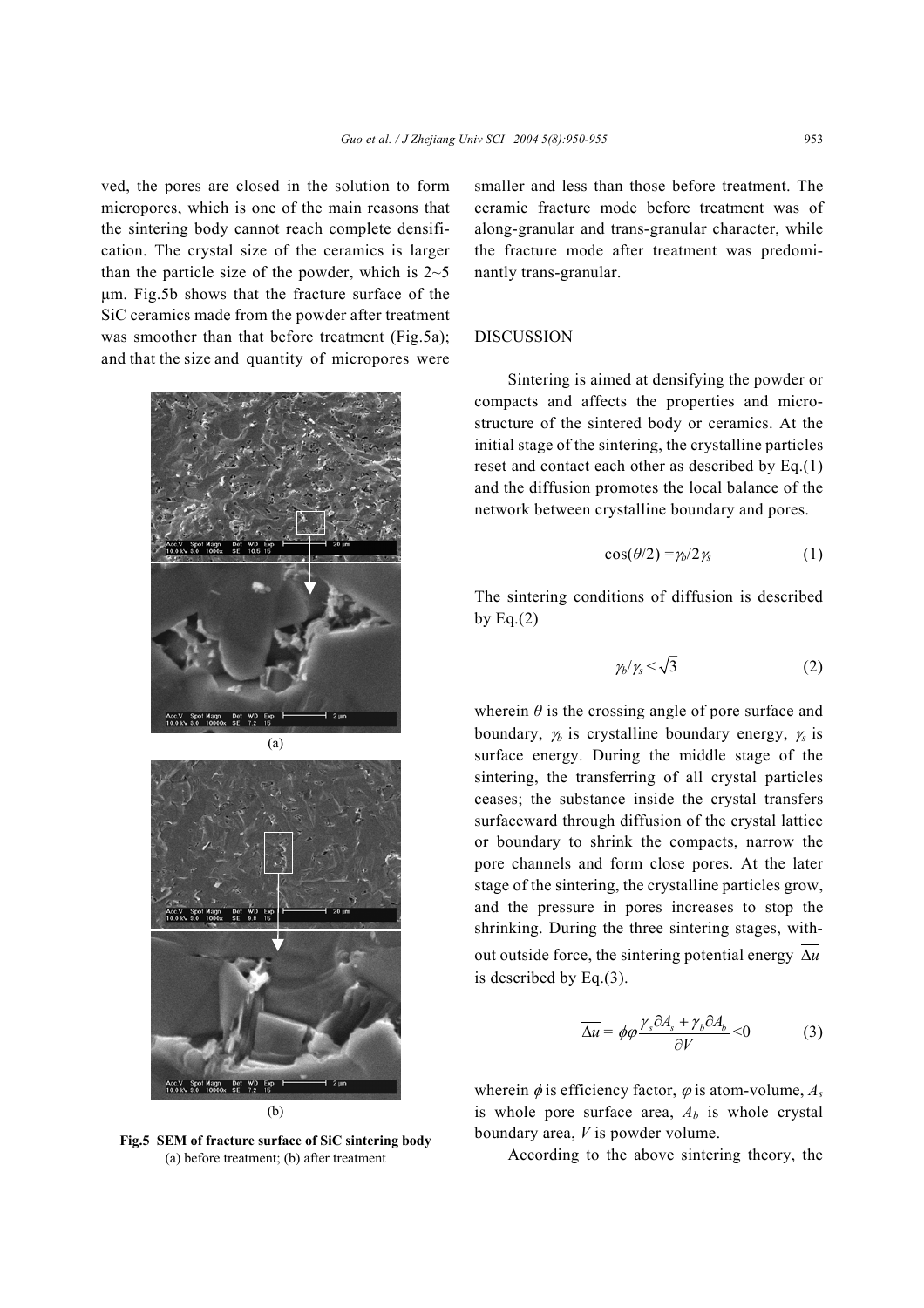ultra-fine treatment of powder affect the properties and microstructure of SiC ceramics as described below.

1) Increasing the sintering potential energy and decreasing the sintering temperature. After ultra-fine treatment, the surface area and surface energy increase with decrease of particle size. When additives (B, C) are added, a part of B and SiC forms solid solution to decrease crystal boundary energy, and the reaction between C and  $SiO<sub>2</sub>$  eliminate  $SiO<sub>2</sub>$  film on the SiC surface and increase the surface energy. It can accelerate  $\gamma_b/\gamma_s < \sqrt{3}$  and increase sintering potential energy  $(\overline{\Delta u})$  to heighten the thermodynamic impetus of densification. The relationship between particle size  $(G)$  and sintering temperature  $(T)$  is described by Eq. $(4)$ .

$$
\ln G = const - E/(4kT) \tag{4}
$$

wherein *E* is diffusion activation energy, *k* is constant. Therefore, the particle size can decrease with sintering temperature.

2) Increasing sintering density and strength. The relationship between sintering density and sintering time (*t*) is expressed as follows:

$$
\ln \frac{1-\rho}{1-\rho_0} = Kt \tag{5}
$$

wherein  $\rho_0$ ,  $\rho$  are initial density and density at time *t* respectively, *K* is densification rate. Densely populated pores with large pore diameters increase the diffusion distance between particles on the one hand, and reduce the sintering motive force for pore shrinking on the other hand. After ultra-fine treatment of the powder, the particle size decreases, the agglomeration is eliminated and the particle-size distribution becomes narrow and uniform; the green body has high densification and no obvious density gradient; the diffusion distance and the sintering time are shortened from  $\rho_0$  to  $\rho$ .

Combined with crystal size and porosity, the strength can be expressed as:

$$
\sigma = (\sigma_0 + k_1 d^{-1/2}) e^{-np}
$$
 (6)

wherein  $\sigma$  is true strength,  $\sigma_0$  is strength with no micropores,  $k_1$  and *n* are constants, *d* is crystal size, and  $p$  is porosity. Eq.(6) shows that the strength increases with decrease of crystal size and porosity. In this experiment, on the one hand, the crystal size and porosity of SiC sintered body after treatment decreased, and the strength increased; on the other hand, some micropores existing in the ceramic can absorb distortion, resist expansion of crack, and strengthen the mechanical properties of the sintered body (Fig.5 and Table 2).

3) Decreasing microstructure defects and obtaining ideal microstructures. According to pore shrinking thermodynamics, the pores in ceramics cannot shrink in the sintering procedure if the pore size is larger than a critical value. At the later sintering stage, the pore and crystal boundary cannot transfer together; the transfer rate of crystal boundary is higher than the removal rate of the pores; the pores are enwrapped in the crystal particles, and become various shaped porosities. Due to particle size and agglomeration, some pore sizes of green body without ultra-fine treatment are larger than the critical value, and the pores cannot be removed and leave the crystal particle; the pore-size distribution and density distribution are not uniform, the sintering rate in the high density area is rapid; smaller pores are removed preferentially. However, the sintering rate in the low density area is slow, the grown crystal particle cannot pack into the larger pores, some pores still cannot be removed in the later stage and can form microstructure defects with large porosity and abnormal crystal. After ultra-fine treatment, the microstructure defects can be removed and the ideal microstructure is attained.

#### **CONCLUSION**

SiC powder was ultra-fine treated by fluidized bed opposed jet mill, and the effect of ultra-fine treatment on the compaction and the sintering behavior of SiC ceramic were investigated. The results showed that the compacts had relatively high density and microstructure homogeneity; the sin